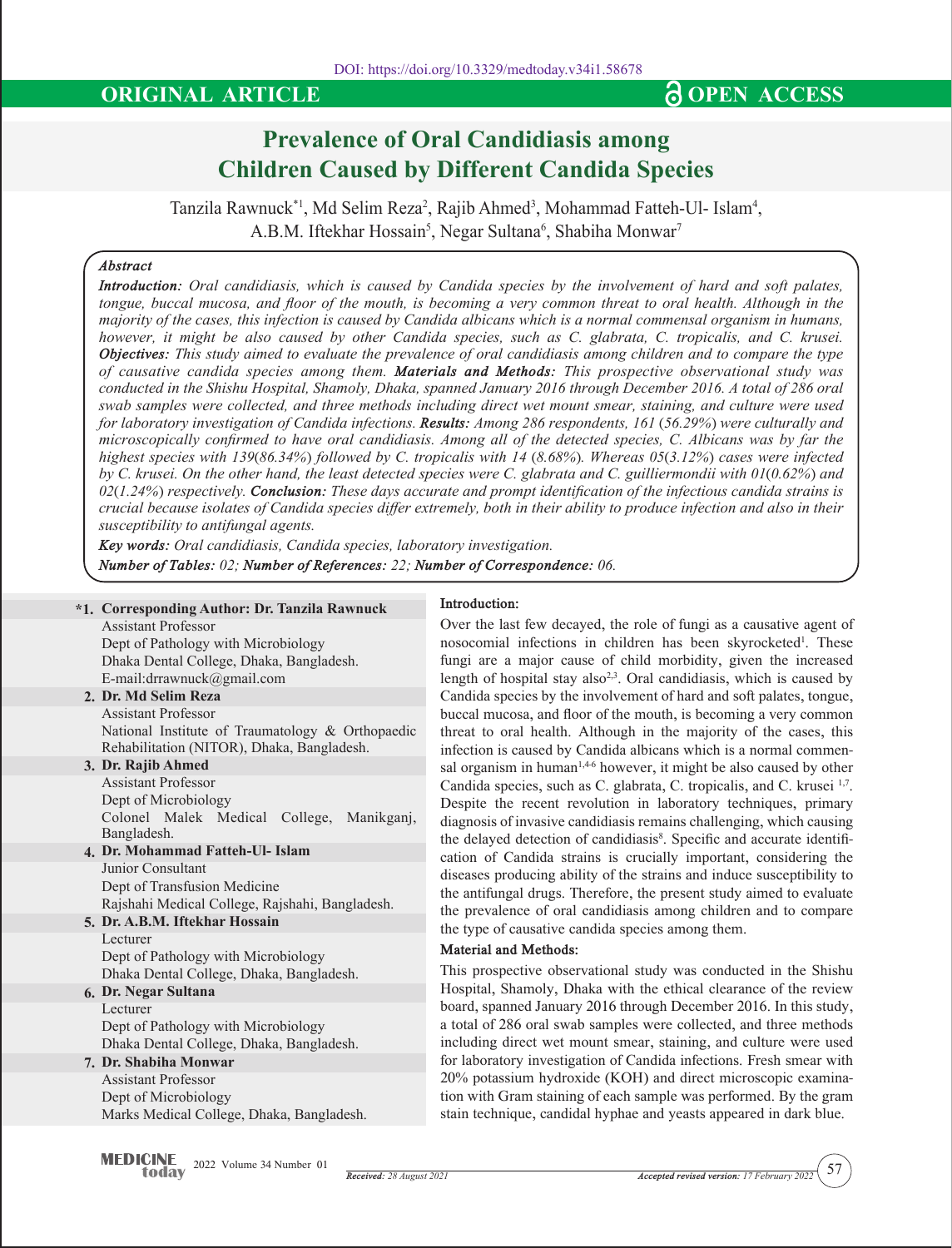Budding yeast was seen by direct microscopy in wet mount preparation.

Subsequently, the samples were inoculated aerobically at 37<sup>0</sup> C for 24–48 hours into Sabouraud dextrose agar (SDA) media with the supplement of chloramphenicol and gentamycin in a screw-capped test tube where Candida produced cream, smooth, pasty convex moist colonies with a distinctive yeast smell. Then the positive cultures were transferred to CHROMagar Candida media for further analysis and differentiation between species<sup>9</sup> based on colony appearance and color following primary culture.

The germ-tube test was performed for identifying C. Albicans and to differentiate candida Albicans from non-albicans groups. The test involves the induction of hyphal outgrowths (germ-tubes) when subcultured in fresh human pooled serum at 37<sup>o</sup>C for 2–4 hours. The wet mount preparation also presented a germ tube which was a hyphal projection without having constriction at the point of origin from the yeast cell. A commercial Analytic Index (API) yeast indication kit (named API Candida) was used to perform the biochemical test (bioMerieux, Franch) for the isolation of candida sp which was consist of twelve biochemical tests.

#### **Results:**

Socio-demographic findings of the study population. A total of 286 patients were included in this study according to the inclusion criteria of the study. Out of those majority, 169 (59.09%) were females whereas, 117(40.91%) was male patient. By far the highest study population was within the age ranging from 1 year to 05 years with 137(47.90%). The cases gradually reduced with the increase of the age where 87(30.42%) patients were between 6-10 years and 62(21.68%) patients were from 11 to 15 years age group.

Regarding the parent's income level, low socio-economic condition patient was by far the highest number with 217(75.87%) followed by middle socio-economic and higher socio-economic groups with 66(23.08%) and 03(1.05%) respectively. At the same time, the highest number of the patient's parents were illiterate 166(58.04%), in contrast, 120(41.96%) had completed their education and had knowledge about oral hygiene (Table I).

**Table-I: Socio-demographic data of the study population (n= 286).**

| Variables                               |               | <b>Total Number</b> | Percentage (%) |
|-----------------------------------------|---------------|---------------------|----------------|
| <b>Sex</b>                              | Male          | 117                 | 40.91          |
|                                         | Female        | 169                 | 59.09          |
| Age                                     | 1-5 years     | 137                 | 47.90          |
|                                         | 6-10 years    | 87                  | 30.42          |
|                                         | $11-15$ years | 62                  | 21.68          |
| Income of the<br>parents                | Low           | 217                 | 75.87          |
|                                         | Middle        | 66                  | 23.08          |
|                                         | High          | 03                  | 1.05           |
| The educational<br>level of the parents | Illiterate    | 166                 | 58.04          |
|                                         | Literate      | 120                 | 41.96          |

Among 286 respondents, 161 (56.29%) were culturally and microscopically confirmed to have oral candidiasis. Among all of the detected species, C. Albicans was by far the

highest species with 139(86.34%) followed by C. tropicalis with 14  $(8.68\%)$ . Whereas 05 $(3.12\%)$  cases were infected by C. krusei. On the other hand, the least detected species were C. glabrata and C. guilliermondii with 01(0.62%) and 02(1.24%) respectively (Table II).

**Table-II: Rate of Isolation of Candida species among the study group (n=161).**

| Name of species   | <b>Total Number</b> | Percentage (%) |
|-------------------|---------------------|----------------|
| C. albicans       | 139                 | 86.34          |
| C. guilliermondii | 02                  | 1 24           |
| C. glabrata       | 01                  | 0.62           |
| C. krusei         | 05                  | 3.12           |
| C. tropicalis     | 14                  | 8.68           |

## **Discussion:**

Fungal organisms are a dire source of nosocomial infections as well as cause significant ailments among children. Modern medicine is faced with great challenges, considering the increased length of hospital stay and high healthcare costs in children and patients with nosocomial infections3,10-14. A relevant study by Walsh et al. in France found a strong correlation between mortality of acute candidiasis and children. He noted that about 10-15% of oral candida-infected children are suspected of septicemia15. The present study was highlighted to evaluate the prevalence of oral candidiasis and to compare the type of causative candida species in children.

In our study female candida infected patient was remarkably high with 169 (59.09%) than male. It was probably for the reluctant attitude to the girls in the low socio-economic condition's population as in our study the low-income people were significantly high with 217(75.87%). We noted that age ranged from one year to five years was the grave victim of oral candida infection which plummeted with the increase of age. As this early age group population is fully dependent on their parents for maintaining their oral hygiene so it was purely for the lack of proper oral care knowledge and lack of education of their guardians.

In our study, the most commonly detected Candida species were C. Albicans (86.34%), C. tropicalis (8.68%), C. guilliermondii (1.24%), C. glabrata (0.62%), and C. krusei (3.12%). C. Albicans has been found to be the long recognized as well as the most common cause of disseminated candidiasis, followed by C. glabrata Albicans species in both child and adult patients<sup>16,17,18</sup>. Another factor of candida infection is the imposition of economic burden on the patient due to the increased costs of care including the investigation fees, the use of antifungal agents and, even more for some time the prolonged length of hospital stay due to the development of fungal pneumonia<sup>19-22</sup>.

# **Conclusion:**

Candida species were the most common fungal pathogens in the child department. Nowadays a greater emphasis has been given for the reliable, less time-consuming, and cost-effective identification methods for detecting Candida species. It is also important to identify the infecting strains of the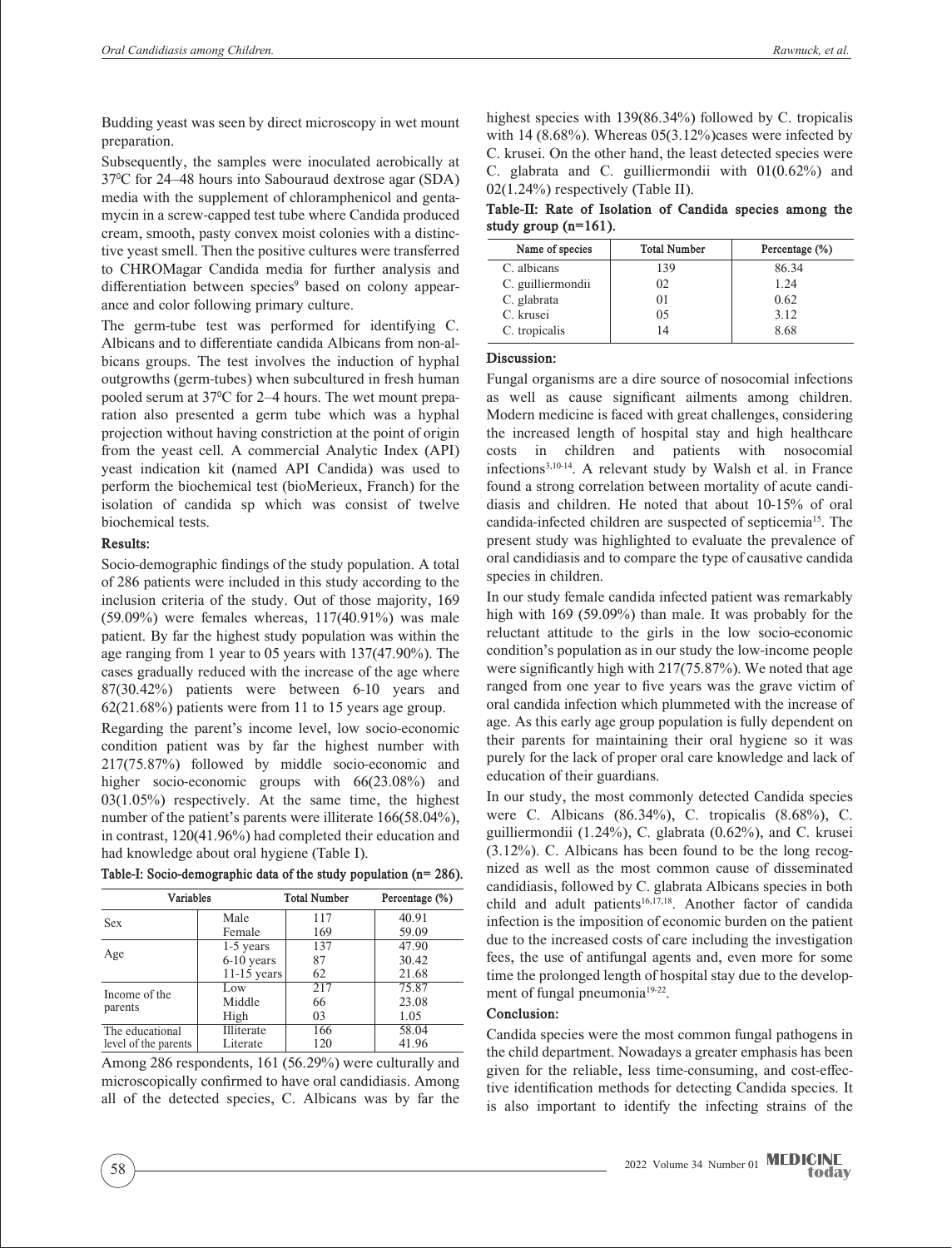Candida because isolates of Candida species differ extremely, both in their ability to produce infection and also in their susceptibility to antifungal agents. Therefore, efforts should be made to prevent this fungal infection.

**Conflict of Interest:** None.

#### **Acknowledgment:**

We are thankful to all staff of Shishu Hospital, Shamoli for their gratitude, compassion, and cooperation.

#### **References**

1. Viscoli C, Girmenia C, Marinus A, Collette L, Martino P, Vandercam B, et al. Candidemia in cancer patients: a prospective, multicenter surveillance study by the invasive fungal infection group (IFIG) of the European organization for research and treatment of cancer (EORTC). Clin Infect Dis. 1999; 28(5):1071-9.

https://doi.org/10.1086/514731

PMid:10452637

2. Ahmad Sarji S, Wan Abdullah W, Wastie M. Imaging features of fungal infection in immune-suppressed patients in a local ward outbreak. Biomed Imaging Interv J. 2006; 2(2):e21.

https://doi.org/10.2349/biij.2.2.e21

3. Zaoutis T. Candidemia in children. Curr Med Res Opin. 2010; 26(7):1761-8.

https://doi.org/10.1185/03007995.2010.487796

PMid:20513207

4. Chow BD, Linden JR, Bliss JM. Candida parapsilosis and the neonate: epidemiology, virulence and host defense in a unique patient setting. Expert Rev Anti Infec Ther. 2012; 10(8):935-46.

https://doi.org/10.1586/eri.12.74

PMid:23030332 PMCid:PMC3498909

5. Vazquez JA. Optimal management of oropharyngeal and esophageal candidiasis in patients living with HIV infection. HIV AIDS (Auckl). 2010; 2(1):89-101.

https://doi.org/10.2147/HIV.S6660

PMid:22096388 PMCid:PMC3218701

6. Fidel PL Jr. Candida-host interactions in HIV disease implications for oropharyngeal candidiasis. Adv Den Res. 2011; 23(1):45-9.

https://doi.org/10.1177/0022034511399284

PMid:21441480 PMCid:PMC3144040

7. Collins CD, Cookinham S, Smith J. Management of oropharyngeal candidiasis with localized oral miconazole therapy: efficacy, safety, and patient acceptability. The patient prefers and Adherence. 2011; 5:369-74.

https://doi.org/10.2147/PPA.S14047

PMid:21845036 PMCid:PMC3150165

8. Eggimann P, Pittet D. Candida colonization index and subsequent infection in critically ill surgical patients: 20 years later. Intensive Care Med. 2014; 40(10):1429-48. https://doi.org/10.1007/s00134-014-3355-z

PMid:24934813 PMCid:PMC4176828

9. Al-Rawahi GN, Roscoe DL. Ten-year review of candidemia in a Canadian tertiary care center: Predominance of non-albicans Candida species. Can J Infect Dis Med Microbiol. 2013; 24(3):e65-8.

https://doi.org/10.1155/2013/929717

PMid:24421833 PMCid:PMC3852460

10. Kumar CP, Sundararajan T, Menon T, Venkatadesikalu M. Candidosis in children with onco-hematological diseases in Chennai, south India. Jpn J Infect Dis. 2005; 58(4):218-21.

11. Safdar A, Chaturvedi V, Cross EW, Park S, Bernard EM, Armstrong DS, et al. Prospective study of Candida species in patients at a comprehensive cancer center. Antimicrob Agents Chemother. 2001; 45(7):2129-33.

https://doi.org/10.1128/AAC.45.7.2129-2133.2001

PMid:11408236 PMCid:PMC90613

12. Marchetti O, Bille J, Fluckiger U, Eggimann P, Ruef C, Garbino J, et al. Epidemiology of candidemia in Swiss tertiary care hospitals: secular trends, 1991-2000. Clin Infect Dis. 2004; 38(3):311-20.

https://doi.org/10.1086/380637

PMid:14727199

13. Al-Rawahi GN, Roscoe DL. Ten-year review of candidemia in a Canadian tertiary care center: Predominance of non-albicans Candida species. Can J Infect Dis Med Microbiol. 2013; 24(3):e65-8.

https://doi.org/10.1155/2013/929717

PMid:24421833 PMCid:PMC3852460

14. Spampinato C, Leonardi D. Candida infections, causes, targets, and resistance mechanisms: traditional and alternative antifungal agents. Biomed Res Int. 2013; 2013:204237. https://doi.org/10.1155/2013/204237

PMid:23878798 PMCid:PMC3708393

15. Saha R, Das Das S, Kumar A, Kaur IR. The pattern of Candida isolates in hospitalized children. Indian J Pediatr. 2008; 75(8):858-60.

https://doi.org/10.1007/s12098-009-0095-0

https://doi.org/10.1007/s12098-008-0159-6

PMid:18769898

16. Mahallawy HA, Attia I, Ali-el-Din NH, Salem AE, Abo-el-Naga S. A prospective study on fungal infection in children with cancer. J Med Microbiol. 2002; 51(7):601-73. https://doi.org/10.1099/0022-1317-51-7-601

PMid:12132778

17. Chaskar P, Anuradha ND, Agarwal S, Hans C. Nosocomial Candidemia in intensive care units of a tertiary care hospital, New Delhi, India. Int J CurrMicrobiol App Sci. 2014; 3(6):513-7.

18. Horn DL, Neofytos D, Anaissie EJ, Fishman JA, Steinbach WJ, Olyaei AJ, et al. Epidemiology and outcomes of candidemia in 2019 patients: data from the prospective antifungal therapy alliance registry. Clin Infect Dis. 2009; 48(12):1695-703.

https://doi.org/10.1086/599039